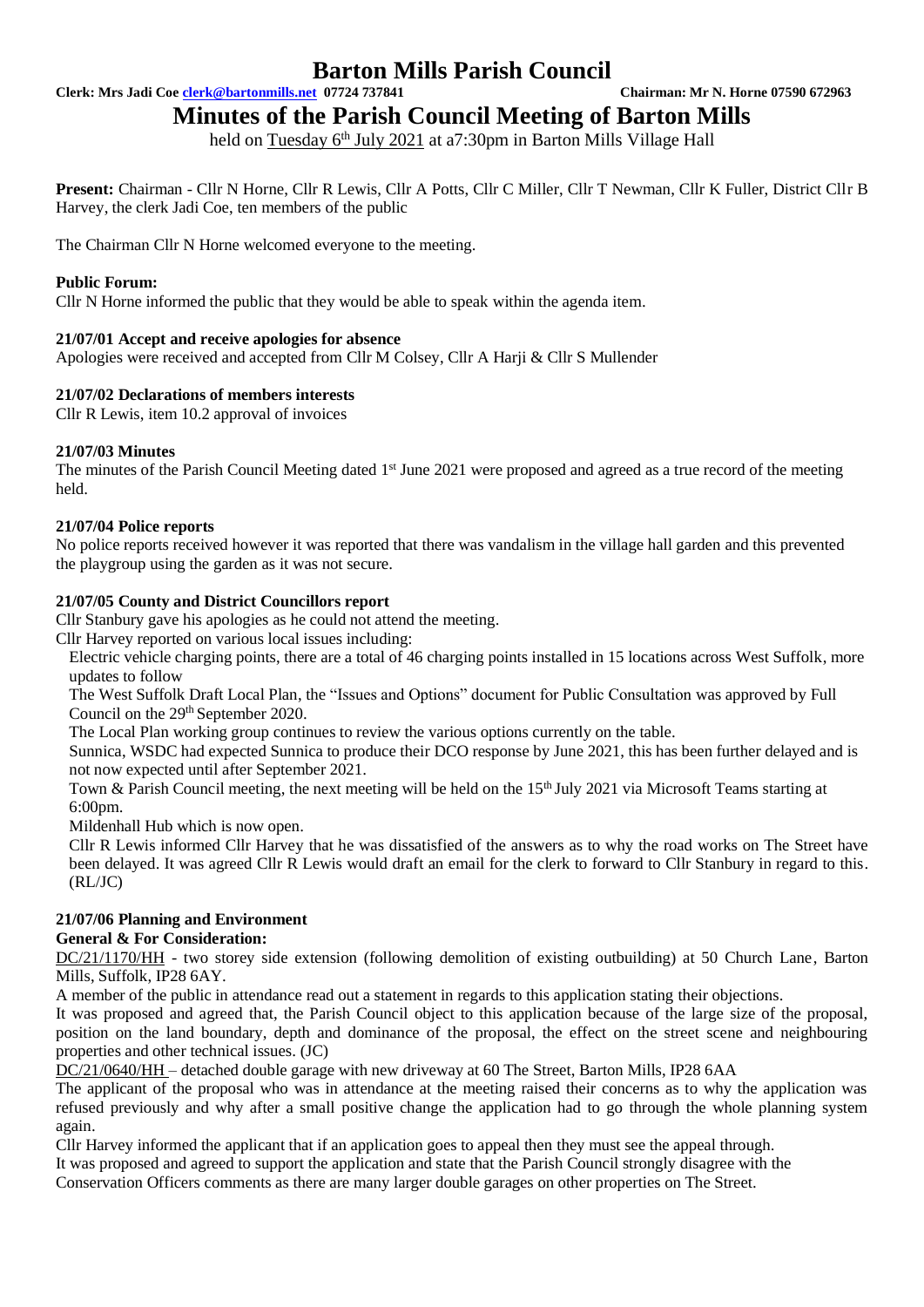**Clerk: Mrs Jadi Coe [clerk@bartonmills.net](mailto:clerk@bartonmills.net) 07724 737841 Chairman: Mr N. Horne 07590 672963**

#### **Tree Applications (for information only):**

DC/21/1309/TCA – fell conifer hedge at Staunch House, The Street, Barton Mills, IP28 6AA

#### **Applications awaiting West Suffolk decision and pending appeals:**

DC/21/0855/HH – a) conversion of existing garage including additional rood dormer, b) conversion of existing conservatory and first floor extension above to form annexe at The Gables, 15 Bell Lane, Barton Mills, IP28 6AJ. *- pending at 30.6.21*

DC/21/1000/HH – a) new access and dropped kerb b) two storey front extension c) first floor side extension at 57 Church Meadow, Barton Mills, IP28 6AR *- pending at 30.6.21*

 $DC/20/2260/FUL - a)$  four dwellings with garages (following demolition of existing outbuilding) b) alterations and extensions to existing two dwellings to provide garage with room in roof and front porches c) new vehicular and pedestrian accesses at Development Site adj, 7 Church Lane, Barton Mills, Suffolk *- pending at 30.6.21*

DC/19/2244/HH - Parish Re-Consultation Householder Planning Application - Detached single storey

Outbuilding Brook House, The Street, Barton Mills, Suffolk, IP28 6AA. **-** *pending at 30.6.21*

# **Decided/approved (for information only):**

DC/21/0794/HH – two storey side extension and single storey rear extension at Tudor Lodge, Fiveways, Barton Mills, IP28 6AE *- approved on 14.6.21*

DC/21/0939/HH – a) single storey front extension, b) replace rear window with door and sidelight at 35 Church Meadow, Barton Mills, IP28 6AR. *– approved on 21.6.21*

### **21/07/07 Neighbourhood Plan**

Cllr N Horne informed the member that him and Cllr A Potts had recently attended a very informative webinar on Neighbourhood Plans. Cllr N Horne and A Potts are to discuss this further before the next meeting when they will present their views to the members as to whether or not this should be pursued further. (NH/AP)

# **21/07/08 Clerk's Report, Matters Arising from the Minutes of the Last Meeting and Correspondence**

The clerk reported on the following:

- The volunteer who refills the dog waste bag dispensers requires more bags, and they have concerns that the dispenser on Newmarket Road has been emptied (including the cardboard roll) within two days. It was proposed and agreed to purchase 12,000 new bags at a cost of £191.55
- A resident has contacted the Parish Council in regard to vehicles parking on Mildenhall Road during football matches and training and not on the field which is preferred. It was agreed to determine who was using the field and advise them that the field can be used as over flow parking instead of on the road. (JC/RL)

### **21/07/09 Parish Matters**

1. Update on exception site at Newmarket Road and receive feedback from public consultation

Cllr N Horne thanked everyone who attended the consultation and reported that 66 people attended and that the majority of those who attended were supportive of the proposal.

A member of the public in attendance informed the members that she has been liaising with Rob Hancock at SCC who would like to discuss site plans for the SCC owned land on Church Lane with the Parish Council which she felt was a better site for affordable housing. She confirmed that SCC had informed her that the affordable housing could be for local people like an exception site. She also had concerns that the remainder of the site would be developed on. The Parish Council commented that this site was looked at back in 2018, SCC confirmed they would be willing to sell a piece of land for an exception site. SCC then reversed their offer and would only be willing to sell the land if the affordable housing was part of a larger scheme in order for SCC to get maximise land value. This offer was discussed at the time with Hastoe Homes, Cllr B Harvey and Cllr Busuttil until January 2020 when it was confirmed that the affordable homes would not be for local people (as they would be on an exception site) and the site plan sent to the Parish Council would not be viable.

The Parish Council stated if Rob Hancock was to get in contact with the Parish Council a meeting could be arranged to obtain facts. The Parish Council also raised concerns that they had a duty to those interested in the housing to deliver the housing as soon as possible and if there was a change in sites now this would push the scheme back more than 18 months.

It was confirmed that the land agent had provided the Parish Council with a draft plan on the remainder of the site and the Parish Council had agreed they would support this in principle, and this is in no way linked to the exception site and that the application like any other would need to go through the normal process.

Cllr B Harvey backed up all the Parish Council's comments and statements made in regards to the SCC land and the affordable housing being general and not for local people.

2. Maintenance of Assets

A - Lighting, including receiving quotes for new units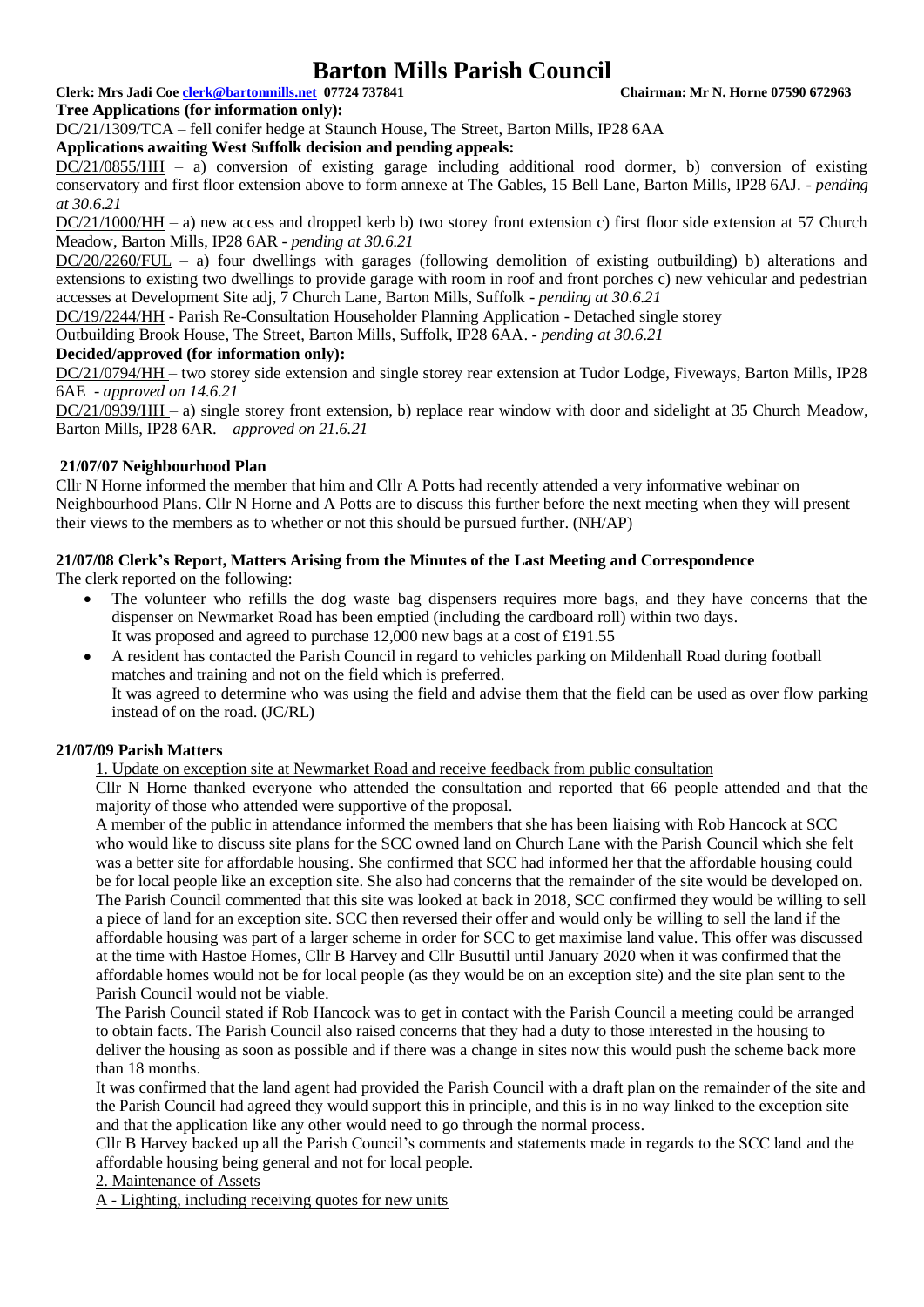#### **Clerk: Mrs Jadi Coe [clerk@bartonmills.net](mailto:clerk@bartonmills.net) 07724 737841 Chairman: Mr N. Horne 07590 672963**

Following the previous meeting it was discovered that the quotes discussed were not the correct quotes, the following correct quotes were discussed:

#### **Unit 91 opposite No 2 Farm Cottages at the end of Grange Lane.**

PK - quote for new standard light and pole to be re-sited on private owned land £1,800.40

KM -revised quote, remove, dispose existing lantern and install Indo Air LED lantern for £220.Additionally if the PC wish to change the brackets the cost will be £100.50

#### **Unit 62 (G39) on pole on Dog and Partridge footpath**

PK - quote for a new pole and standard light to be re-sited at £1,924.15

KM - revised quote, remove, dispose existing lantern and install Indo Air LED lantern for £220 or if the old lantern from unit 65 is used the price is £70. Additionally, if the PC wish to change the brackets the cost will be £100.50

#### **Unit 75 OS No 41 in Church Meadow**

PK - quoted (incl UKPN prices) for a new pole and standard light at £2,016.20

KM & UKPN - quoted £1,914.19 (K&M £989.19 UKPN £925) for a replacement pole and standard light.

#### **Unit 68 (G39) The Street o/s White Lodge**

PK - quote for a new Heritage Light and pole to be re-sited but not on private land, including UKPN price £1,903.10 KM & UKPN – quoted £5,305.05 (K&M £1,417.05, UKPN £3,826) for a new Heritage Light and pole to be re-sited but not on

private land from K & M Lighting

#### **Unit 63 (G39) The Street o/s Street Farm (41)**

PK **–** quoted £7,307.90 for a Heritage Light and pole to the right to the existing pole post to be re-sited on private owned land (opposite side if the road to existing light).

KM & UKPN - quoted £8,343.05 (KM £1,477.05, UKPN £6,866) for a new heritage pole and light right if the existing pole Cllr A Harji reported via email that this is the most difficult light as Pearce and Kemp were worried about buses colliding with any light near the existing pole.

#### **Unit 65 (G39) The Street o/s substation**

PK – quoted £2,536.10 for a heritage light and pole to be re-sited which includes UKPN prices.

KM - revised quote of £1,670 to supply and install ornamental column with Victorian LED lantern. A quote is required from UKPN but this has not yet been supplied.

It was proposed and agreed to accept the following quotes from  $K & M$  Lighting:

Unit 91 remove, dispose existing lantern and install Indo Air LED lantern for £220 and change the brackets for £100.50 totalling £320.50

Unit 62 remove, dispose existing lantern and install Indo Air LED lantern for £220 and change the brackets for £100.50 totalling £320.50

Unit 75 replacement pole and standard light for £1,914.19 (K&M £989.19 UKPN £925)

It was defer agreeing quotes on unit 68,63 and 65 until the next meeting.

### B - Play Park

It was proposed and agreed to purchase 100 new goal clips at a cost of £43.50 net. (JC)

It was reported there was a dead tree on the field which need removing. (NH/KF)

### C - Litter bins

The following was agreed at the meeting in June:

'to install two further bins on the playing field, one by the picnic benches and one near to where the path ends before continuing on the other side of the road along Mildenhall Road. The total cost of two new bins (metal floor mounted bins) including installation costs is £849.98 and these will incur an annual emptying charge of £160.18 each.'

The above cost includes installation costs of £270 (£135 each), however WSC have reported they would not be able to install these until at least September.

The following quotes have been received to install the bins only:

R J Ayres - £245

Matt Wilson General Builder - £120

It was proposed and agreed to accept the quote from Matt Wilson General Builder and for WSDC to supply the bins only. (JC)

A member of the public suggested installing a bin on the corner of Mildenhall Road, he was asked to email the clerk providing an exact location.

### 3. SID Rota

It was agreed to decide the rota via email.

4. Update on quotes received to tidy islands at Chestnut Close

It was confirmed the sign license has now been received and the following quotes were received to carry out the work required on the island:

RA Gardens - £1,210 net to install the sign, hard landscaping (border of large charcoal paver kerbs forming and retaining the outer circle with a sloping infill of either granite setts or flint, embedded in strong sand and cement mix over compacted hardcore) around the sign and grassing of the remaining area.

SP Landscapes - £1,625 net, to install the sign, hard landscaping (std sandstone paving) around the sign and grassing of the remaining area.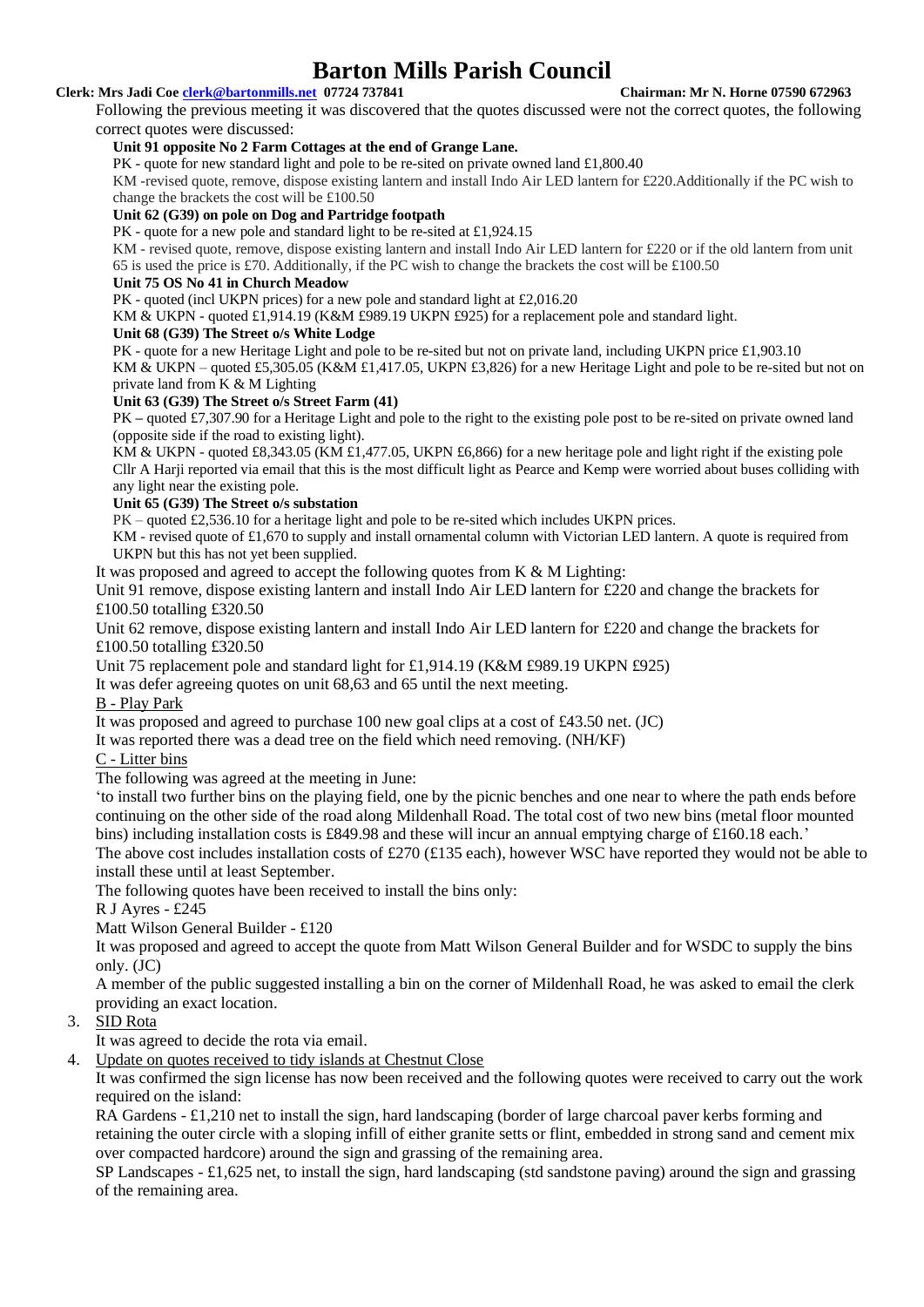# **Clerk: Mrs Jadi Coe [clerk@bartonmills.net](mailto:clerk@bartonmills.net) 07724 737841 Chairman: Mr N. Horne 07590 672963**

RH Landscapes - £2,600 to install sign, square base in soft red bricks with natural stone coping, prepare and seed area, and install a planter.

The clerk has requested that RH Landscapes amend their quote to exclude a planter.

It was proposed and agreed to accept the quote from RA Gardens of £1,210. (JC)

5. Litter issues update

It was agreed that the clerk would ask Mildenhall Town Council if they had discussed installing goals on the Jubilee Fields. (JC)

6. Social media

Cllr T Newman reported that Next-door was working well and posts were being published.

7. Footpath issues in the parish

A resident contacted the Parish Council in regards to the overgrown footpaths from Barton Mills to Mildenhall from both Old Mill Lane and Mildenhall Road. The clerk had requested cutting updates from SCC and SCC confirmed footpath from Mildenhall Road was due to be cut before the end of the week and no response had been recived in regards to the footpath from Old Mill Lane.

The clerk to chase the situation on both footpaths. (JC)

The resident also commented on the overgrown footpath on Cherry Hill Lane.

Quote from RH Landscapes was accepted at the Parish Council Meeting in November 2019 of cutting this path at £150 on an ad hoc basis.

RH Landscapes have informed the Parish Council that this quote is no longer valid. The Parish Council agreed that is the cost was £200 or less then the Parish Council would accept the revised quote.

8. Request for memorial bench on playing field update

The resident has chosen their bench which is a green 9 slat park bench made of plastic from Kasier and Kraft and costs £133 net.

RA supplied quote of £220 to install the bench, RH Landscapes £650 and Matt Wilson £120.

It was agreed to accept the quote from Matt Wilson.

It was agreed that the clerk would contact the resident and inform them of the total net prices and ask for the donation before the Parish purchase the items. (JC)

Mallard's bridge update

The latest update from SCC:

The tree work was completed a couple of weeks ago as scheduled. Unfortunately, we don't yet have a confirmed start date for the bridge replacement itself. I am advised that we should be getting that from the contractor in the next week or so.

The clerk to request another update. (JC)

9. A11 and other Highways issues

Seven people contacted the Parish Council, of which all but one objected to the possible closure of the A11 gaps. It was agreed to inform Cllr Stanbury of these responses and ask him for an update on any other Highways matters.  $(JC)$ 

10. Church Lane/Newmarket Road junction

A resident has contacted the PC in regard to an overgrown old post on the junction of Church Lane and the Newmarket Road which obscures the view entering Newmarket Road.

It was agreed to determine who the land owner is and then ask permission to have this removed, before asking Sarah if she could carry out this work. (JC)

# **21/07/10 Finance & Policies**

- 1. Parish Council Bank Balances and Reconciliation from list of Payments and Receipts
- The clerk reported that at date £2,356.13 is held in the current account and £43,656.10 in the deposit account.
- 2. Approve and authorise payment of invoices
	- The following payments were authorised for payment:

| Date      | Payee                       | Details                | Net      | VAT    | Gross    |
|-----------|-----------------------------|------------------------|----------|--------|----------|
| $30$ -Jun | J Coe                       | Salary incl. overtime  | 336.40   | 0.00   | 336.40   |
| $30$ -Jun | <b>HMRC</b>                 | PAYE/NI                | 302.80   | 0.00   | 302.80   |
| $30$ -Jun | J Coe                       | Clerk expenses         | 50.50    | 0.00   | 50.50    |
| $30$ -Jun | R Lewis                     | Barton Miller printing | 26.16    | 0.00   | 26.16    |
| $08$ -Jun | S Limmer                    | Gardening              | 30.00    | 0.00   | 30.00    |
| $11-Jun$  | <b>West Suffolk Council</b> | New large bin          | 295.99   | 59.20  | 355.19   |
| $29$ -Jun | R H Landscapes              | Grass cutting          | 400.00   | 80.00  | 480.00   |
|           |                             |                        | 1,441.85 | 139.20 | 1,581.05 |